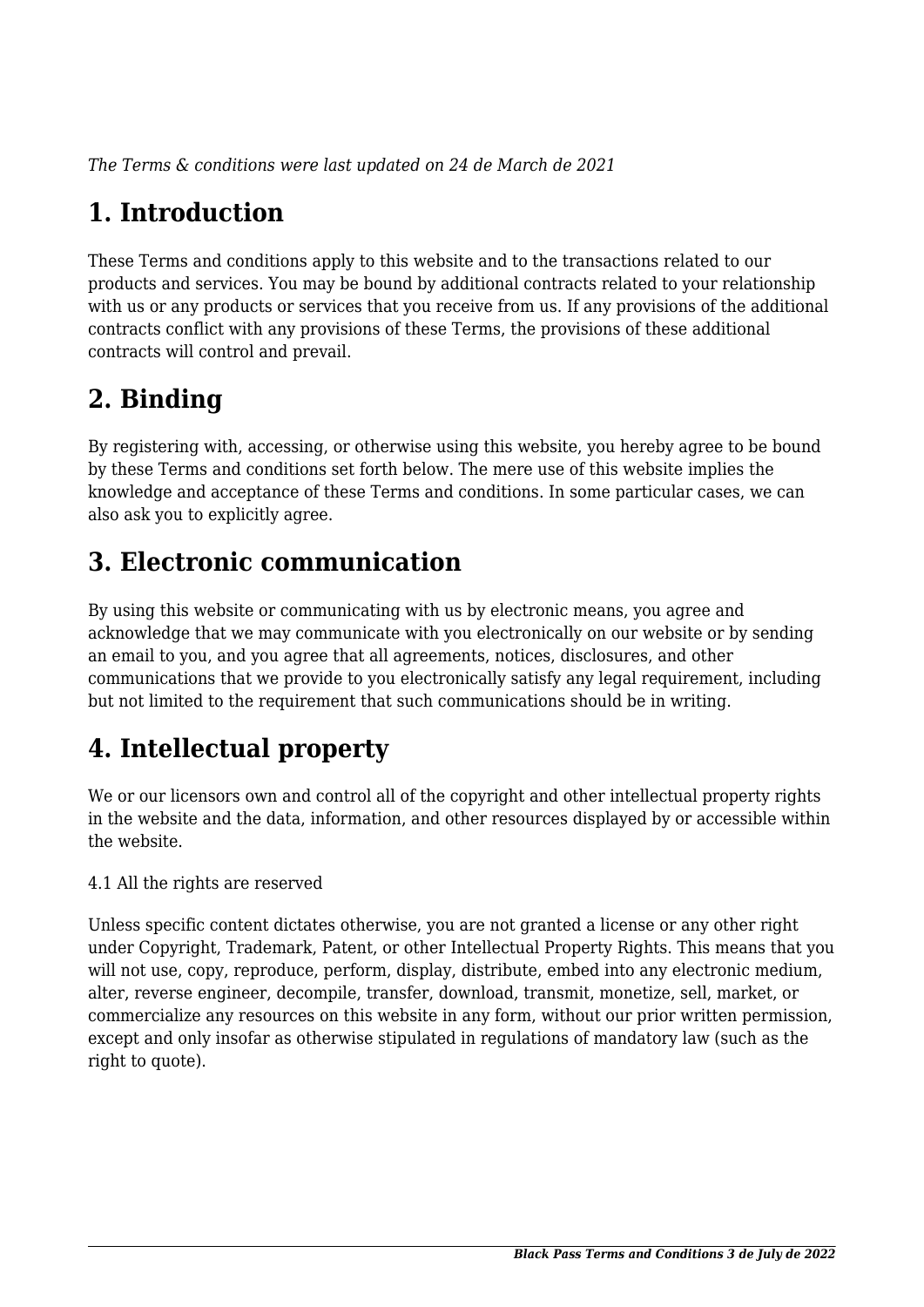# **5. Newsletter**

Notwithstanding the foregoing, you may forward our newsletter in the electronic form to others who may be interested in visiting our website.

# **6. Third-party property**

Our website may include hyperlinks or other references to other party's websites. We do not monitor or review the content of other party's websites which are linked to from this website. Products or services offered by other websites shall be subject to the applicable Terms and Conditions of those third parties. Opinions expressed or material appearing on those websites are not necessarily shared or endorsed by us.

We will not be responsible for any privacy practices or content of these sites. You bear all risks associated with the use of these websites and any related third-party services. We will not accept any responsibility for any loss or damage in whatever manner, however caused, resulting from your disclosure to third parties of personal information.

#### **7. Responsible use**

By visiting our website, you agree to use it only for the purposes intended and as permitted by these Terms, any additional contracts with us, and applicable laws, regulations, and generally accepted online practices and industry guidelines. You must not use our website or services to use, publish or distribute any material which consists of (or is linked to) malicious computer software; use data collected from our website for any direct marketing activity, or conduct any systematic or automated data collection activities on or in relation to our website.

Engaging in any activity that causes, or may cause, damage to the website or that interferes with the performance, availability, or accessibility of the website is strictly prohibited.

# **8. Registration**

You may register for an account with our website. During this process, you may be required to choose a password. You are responsible for maintaining the confidentiality of passwords and account information and agree not to share your passwords, account information, or secured access to our website or services with any other person. You must not allow any other person to use your account to access the website because you are responsible for all activities that occur through the use of your passwords or accounts. You must notify us immediately if you become aware of any disclosure of your password.

After account termination, you will not attempt to register a new account without our permission.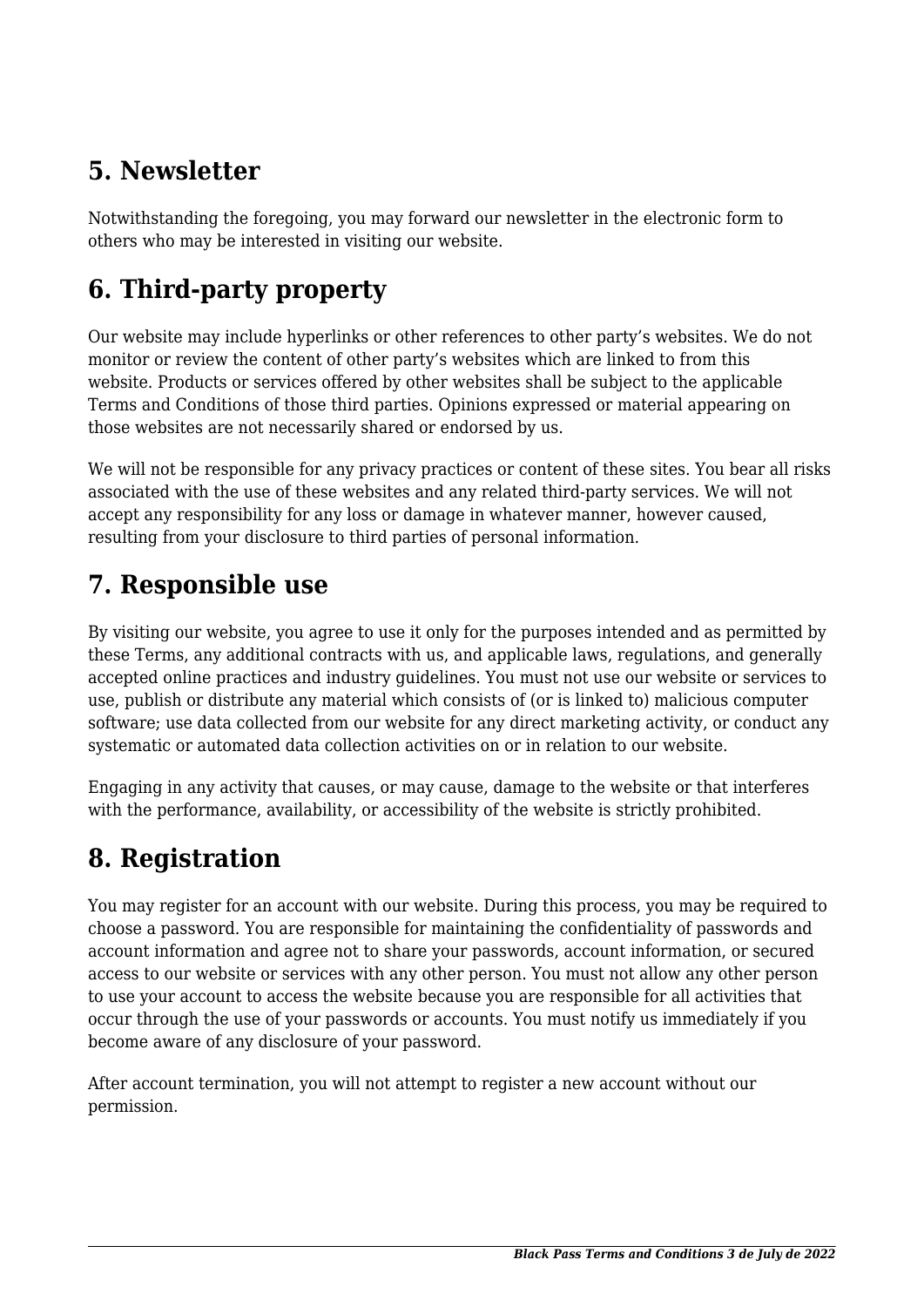# **9. Refund and Return policy**

#### 9.1 Right of withdrawal

You have the right to withdraw from this contract within 14 days without giving any reason.

The withdrawal period will expire after 14 days from the day of the conclusion of the contract.

To exercise the right of withdrawal, you must inform us of your decision to withdraw from this contract by an unequivocal statement (for example a letter sent by post, fax, or email). Our contact details can be found below. You may use the attached model [withdrawal form](https://blackpass.pe/wp-content/uploads/complianz/withdrawal-forms/withdrawal-form-en.pdf), but it is not obligatory.

If you use this option, we will communicate to you an acknowledgement of receipt of such a withdrawal on a durable medium (for example by email) without delay.

To meet the withdrawal deadline, it is sufficient for you to send your communication concerning your exercise of the right of withdrawal before the withdrawal period has expired.

#### 9.2 Effects of withdrawal

If you withdraw from this contract, we shall reimburse you all payments received from you, including the costs of delivery (with the exception of the supplementary costs resulting from your choice of a type of delivery other than the least expensive type of standard delivery offered by us), without undue delay and in any event not later than 14 days from the day on which we are informed about your decision to withdraw from this contract. We will carry out such reimbursement using the same means of payment as you used for the initial transaction unless you have expressly agreed otherwise; in any event, you will not incur any fees as a result of such reimbursement.

If you requested to begin the performance of services during the withdrawal period, you shall pay us an amount which is in proportion to what has been provided until you have communicated to us your withdrawal from this contract, in comparison with the full coverage of the contract.

Please note that there are some legal exceptions to the right to withdraw, and some items can therefore not be returned or exchanged. We will let you know if this applies in your particular case.

#### **10. Idea submission**

Do not submit any ideas, inventions, works of authorship, or other information that can be considered your own intellectual property that you would like to present to us unless we have first signed an agreement regarding the intellectual property or a non-disclosure agreement. If you disclose it to us absent such written agreement, you grant to us a worldwide, irrevocable,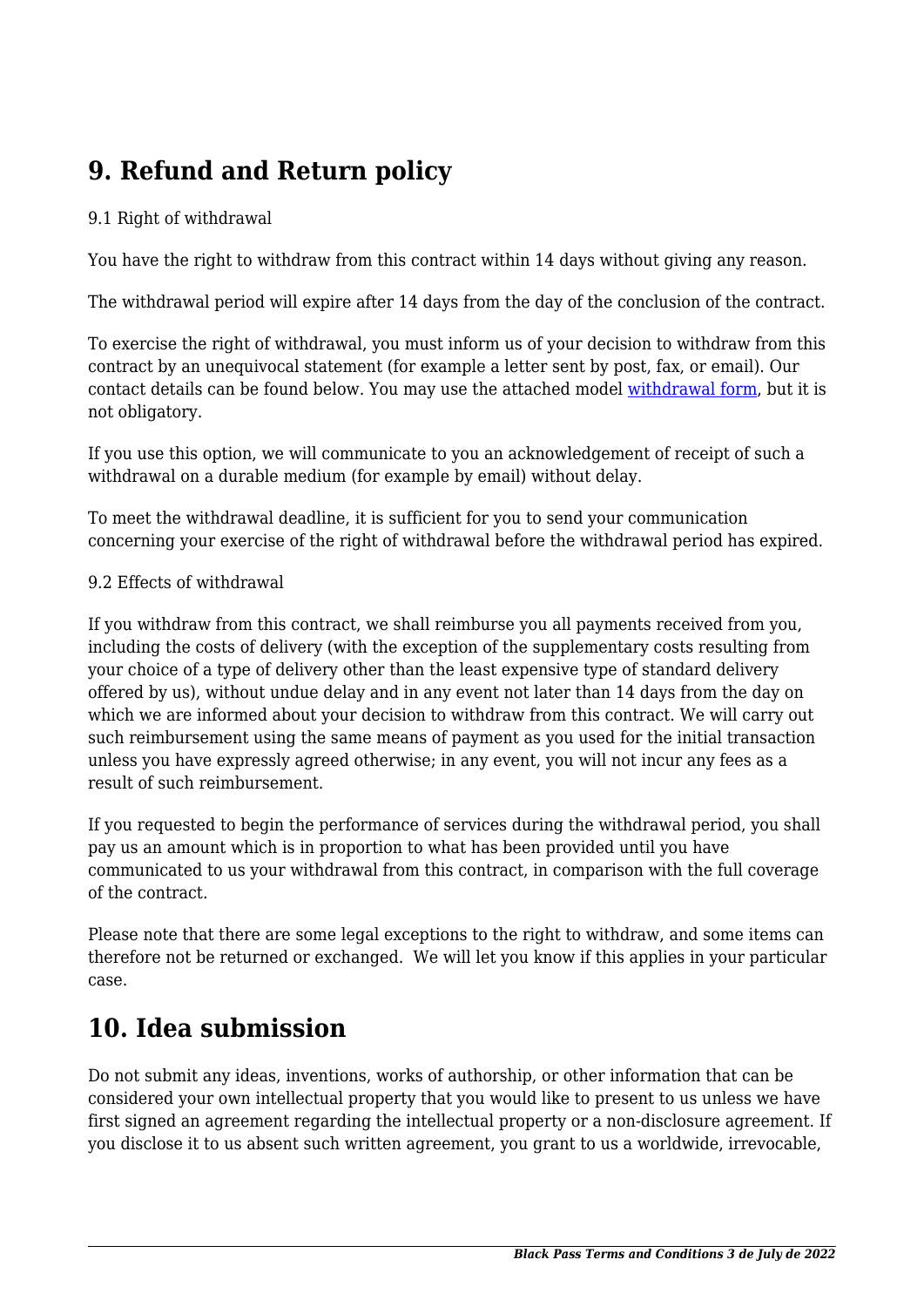non-exclusive, royalty-free license to use, reproduce, store, adapt, publish, translate and distribute your content in any existing or future media.

## **11. Termination of use**

We may, in our sole discretion, at any time modify or discontinue access to, temporarily or permanently, the website or any Service thereon. You agree that we will not be liable to you or any third party for any such modification, suspension or discontinuance of your access to, or use of, the website or any content that you may have shared on the website. You will not be entitled to any compensation or other payment, even if certain features, settings, and/or any Content you have contributed or have come to rely on, are permanently lost. You must not circumvent or bypass, or attempt to circumvent or bypass, any access restriction measures on our website.

## **12. Warranties and liability**

Nothing in this section will limit or exclude any warranty implied by law that it would be unlawful to limit or to exclude. This website and all content on the website are provided on an "as is" and "as available" basis and may include inaccuracies or typographical errors. We expressly disclaim all warranties of any kind, whether express or implied, as to the availability, accuracy, or completeness of the Content. We make no warranty that:

- this website or our products or services will meet your requirements;
- this website will be available on an uninterrupted, timely, secure, or error-free basis;
- the quality of any product or service purchased or obtained by you through this website will meet your expectations.

Nothing on this website constitutes or is meant to constitute, legal, financial or medical advice of any kind. If you require advice you should consult an appropriate professional.

The following provisions of this section will apply to the maximum extent permitted by applicable law and will not limit or exclude our liability in respect of any matter which it would be unlawful or illegal for us to limit or to exclude our liability. In no event will we be liable for any direct or indirect damages (including any damages for loss of profits or revenue, loss or corruption of data, software or database, or loss of or harm to property or data) incurred by you or any third party, arising from your access to, or use of, our website.

Except to the extent any additional contract expressly states otherwise, our maximum liability to you for all damages arising out of or related to the website or any products and services marketed or sold through the website, regardless of the form of legal action that imposes liability (whether in contract, equity, negligence, intended conduct, tort or otherwise) will be limited to the total price that you paid to us to purchase such products or services or use the website. Such limit will apply in the aggregate to all of your claims, actions and causes of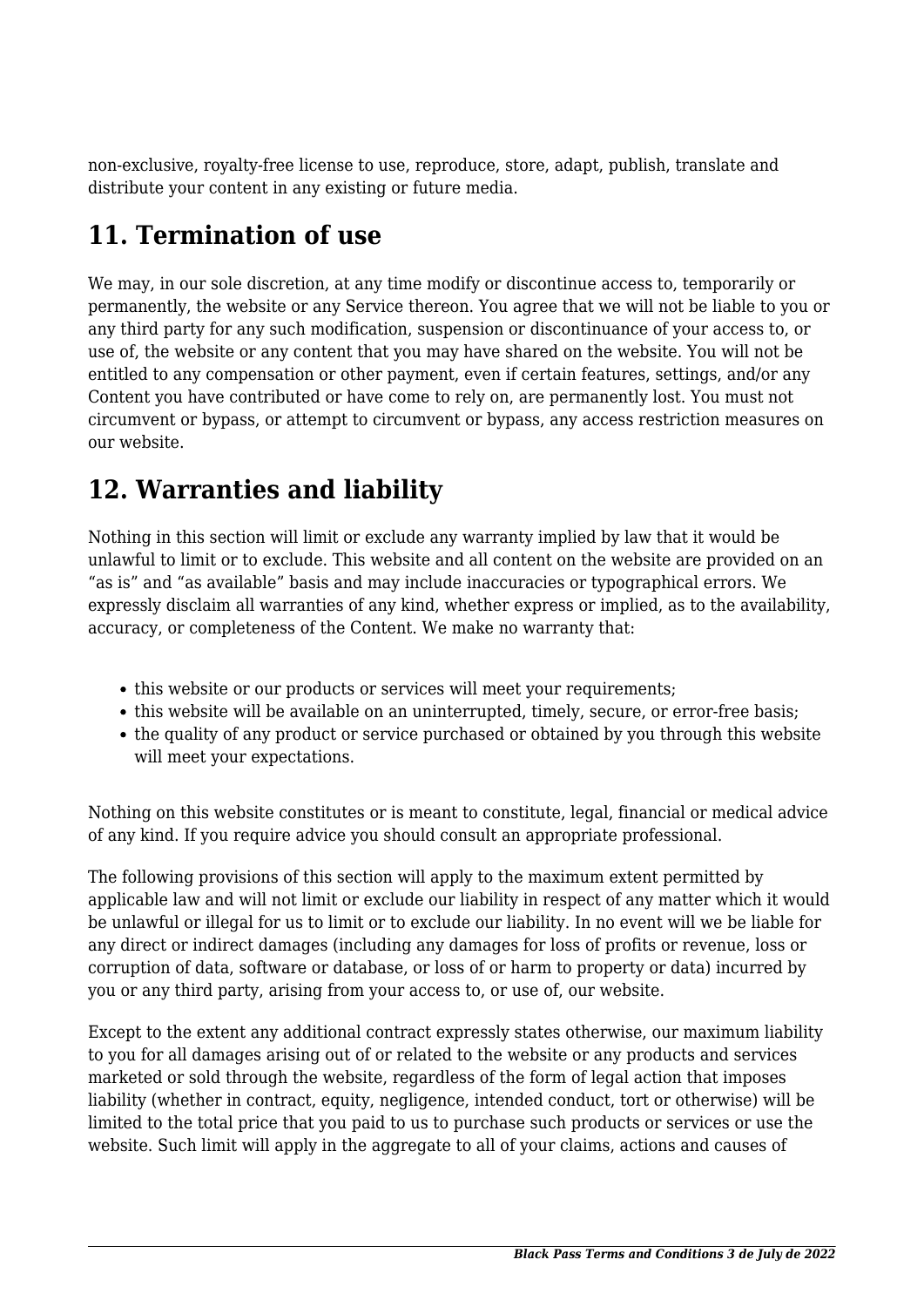action of every kind and nature.

# **13. Privacy**

To access our website and/or services, you may be required to provide certain information about yourself as part of the registration process. You agree that any information you provide will always be accurate, correct, and up to date.

We take your personal data seriously and are committed to protecting your privacy. We will not use your email address for unsolicited mail. Any emails sent by us to you will only be in connection with the provision of agreed products or services.

## **14. Accessibility**

We are committed to making the content we provide accessible to individuals with disabilities. If you have a disability and are unable to access any portion of our website due to your disability, we ask you to give us a notice including a detailed description of the issue you encountered. If the issue is readily identifiable and resolvable in accordance with industrystandard information technology tools and techniques we will promptly resolve it.

# **15. Export restrictions / Legal compliance**

Access to the website from territories or countries where the Content or purchase of the products or Services sold on the website is illegal is prohibited. You may not use this website in violation of export laws and regulations of Peru.

#### **16. Assignment**

You may not assign, transfer or sub-contract any of your rights and/or obligations under these Terms and conditions, in whole or in part, to any third party without our prior written consent. Any purported assignment in violation of this Section will be null and void.

# **17. Breaches of these Terms and conditions**

Without prejudice to our other rights under these Terms and Conditions, if you breach these Terms and Conditions in any way, we may take such action as we deem appropriate to deal with the breach, including temporarily or permanently suspending your access to the website, contacting your internet service provider to request that they block your access to the website, and/or commence legal action against you.

#### **18. Force majeure**

Except for obligations to pay money hereunder, no delay, failure or omission by either party to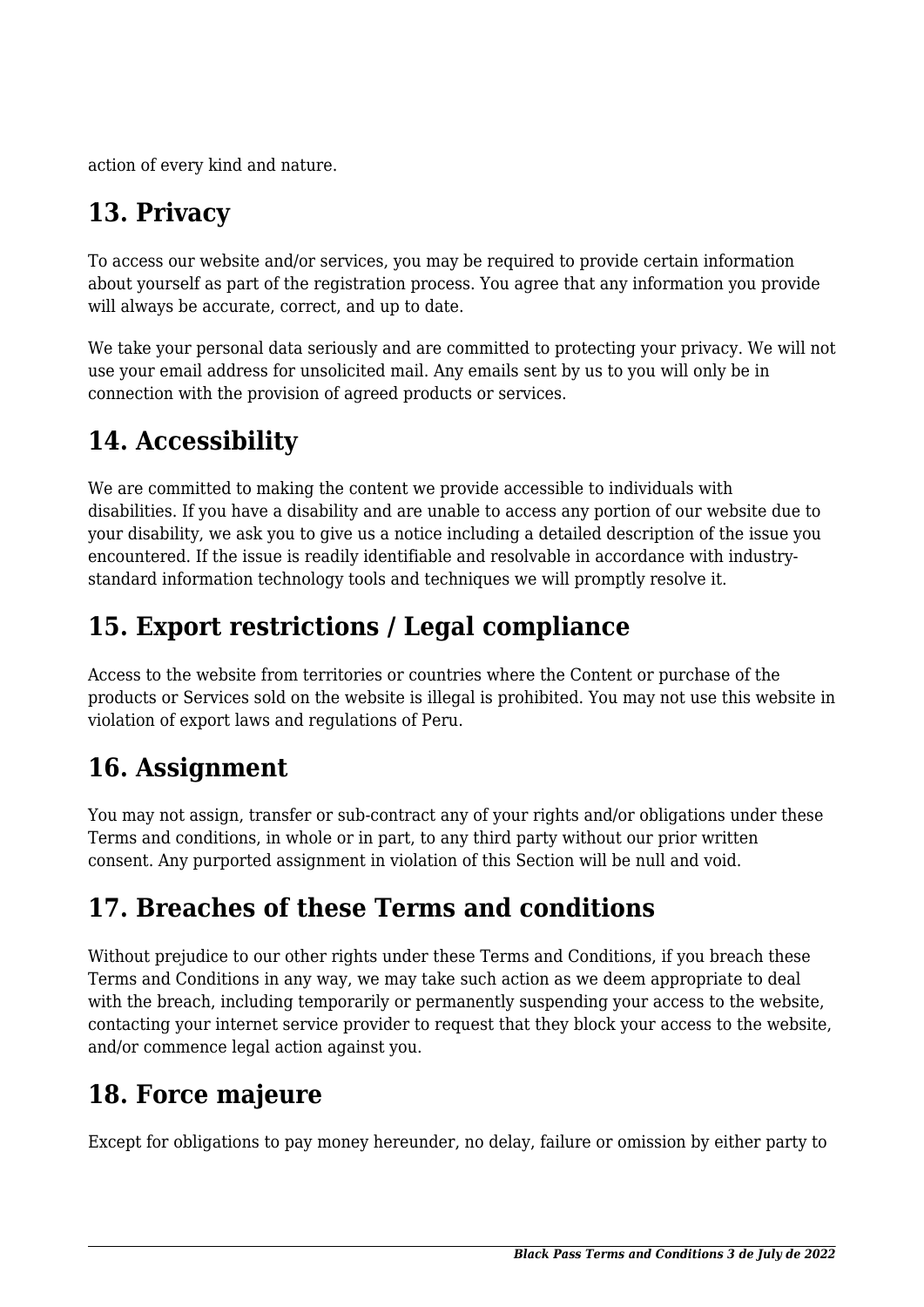carry out or observe any of its obligations hereunder will be deemed to be a breach of these Terms and conditions if and for as long as such delay, failure or omission arises from any cause beyond the reasonable control of that party.

# **19. Indemnification**

You agree to indemnify, defend and hold us harmless, from and against any and all claims, liabilities, damages, losses and expenses, relating to your violation of these Terms and conditions, and applicable laws, including intellectual property rights and privacy rights. You will promptly reimburse us for our damages, losses, costs and expenses relating to or arising out of such claims.

## **20. Waiver**

Failure to enforce any of the provisions set out in these Terms and Conditions and any Agreement, or failure to exercise any option to terminate, shall not be construed as waiver of such provisions and shall not affect the validity of these Terms and Conditions or of any Agreement or any part thereof, or the right thereafter to enforce each and every provision.

## **21. Language**

These Terms and Conditions will be interpreted and construed exclusively in Spanish; Castilian. All notices and correspondence will be written exclusively in that language.

#### **22. Entire agreement**

These Terms and Conditions shall constitute the entire agreement between you and Crew Labs SAC in relation to your use of this website.

#### **23. Updating of these Terms and conditions**

We may update these Terms and Conditions from time to time. The date provided at the beginning of these Terms and Conditions is the latest revision date. We will give you a written notice of any changes or updates, and the revised Terms and Conditions will become effective from the date that we give you such a notice. Your continued use of this website following the posting of changes or updates will be considered notice of your acceptance to abide by and be bound by these Terms and Conditions. To request a prior version of these Terms and conditions, please contact us.

# **24. Choice of Law and Jurisdiction**

These Terms and Conditions shall be governed by the laws of Peru. Any disputes relating to these Terms and Conditions shall be subject to the jurisdiction of the courts of Peru. If any part